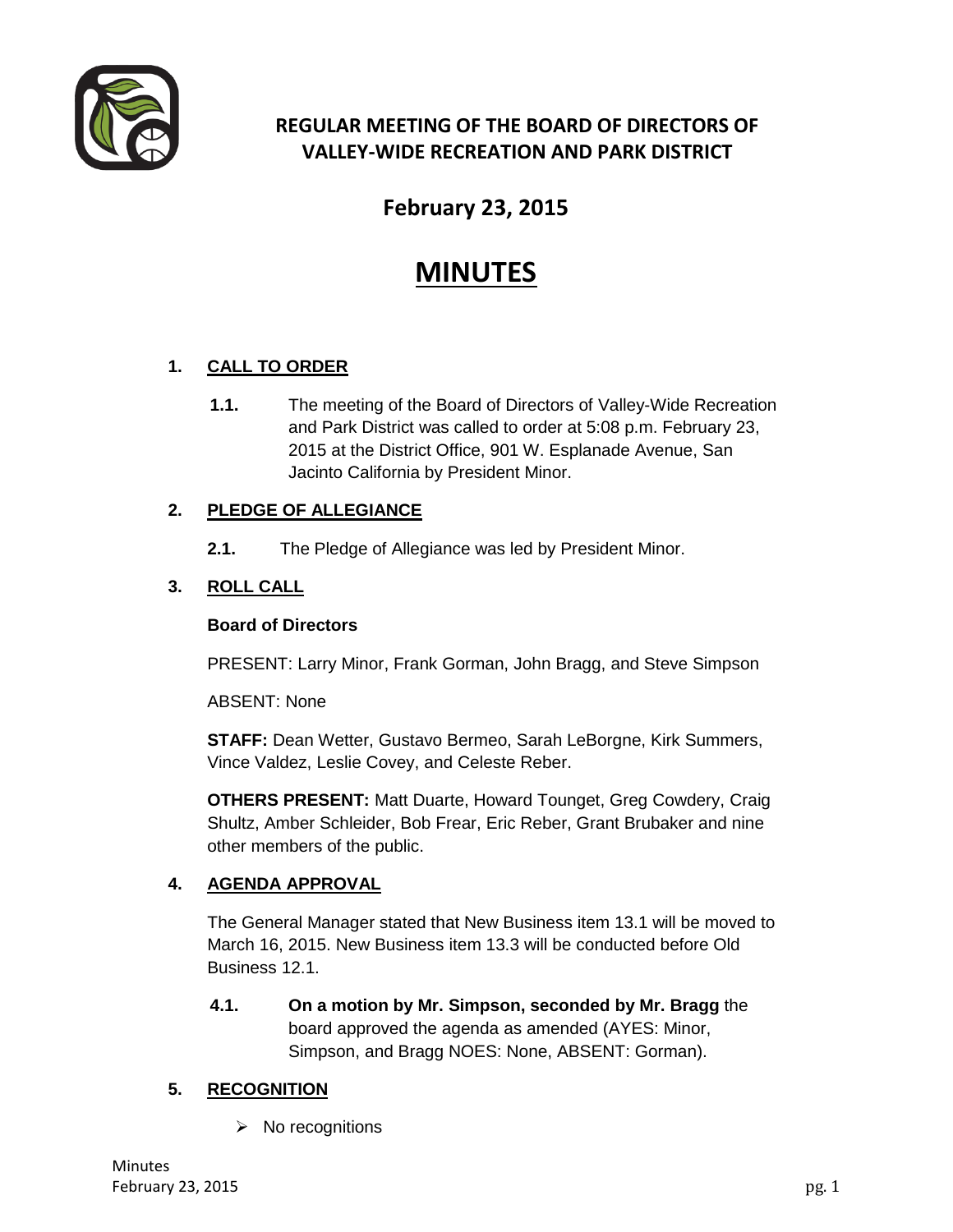#### **6. PUBLIC COMMENTS – NON AGENDA ITEMS**

**6.1** There were no public comments at this time.

#### **7. BOARD COMMENTS**

**7.1.** There were no Board comments at this time.

#### **8. VALLEY- WIDE CHECK LIST**

**8.1. On a motion by Mr. Simpson, seconded by Mr. Bragg,** the board approved Valley-Wide Clearing Account Check List for January 2015: 76102-76548; 2424-2425 (AYES: Minor, Simpson, and Bragg NOES: None, ABSENT: Gorman).

#### **9. FINANCIAL STATEMENTS FOR JANUARY 2015.**

**9.1** The Financial Statements were received and filled.

#### **10. PRESENTATION**

**10.1.** Leslie Covey, Recreation Supervisor at Kay Ceniceros Senior Center, gave a brief presentation on the history, current renovation projects, the diverse classes offered to the seniors, and the increase in participants at the facility.

-Board member Gorman arrived at 5:12 p.m.

#### **11. CONSENT CALENDAR**

*These items are considered routine in nature and will be approved with one motion.* 

 **On a motion by Mr. Simpson, seconded by Mr. Bragg,** the Board approved the consent calendar (AYES: Minor, Gorman, Simpson, Bragg, NOES: None).

The Board took a short recess before the Board of Director's interviews at 5:35 p.m., and resumed session at 5:40 p.m.

#### **12. NEW BUSINESS 13.**

- **12.1. 2013/2014 Audit Report 13.1.**
	- $\triangleright$  Presentation moved to March 16, 2015.

#### **12.2. Hemet Unified School District Joint Project – Future Park 13.2.**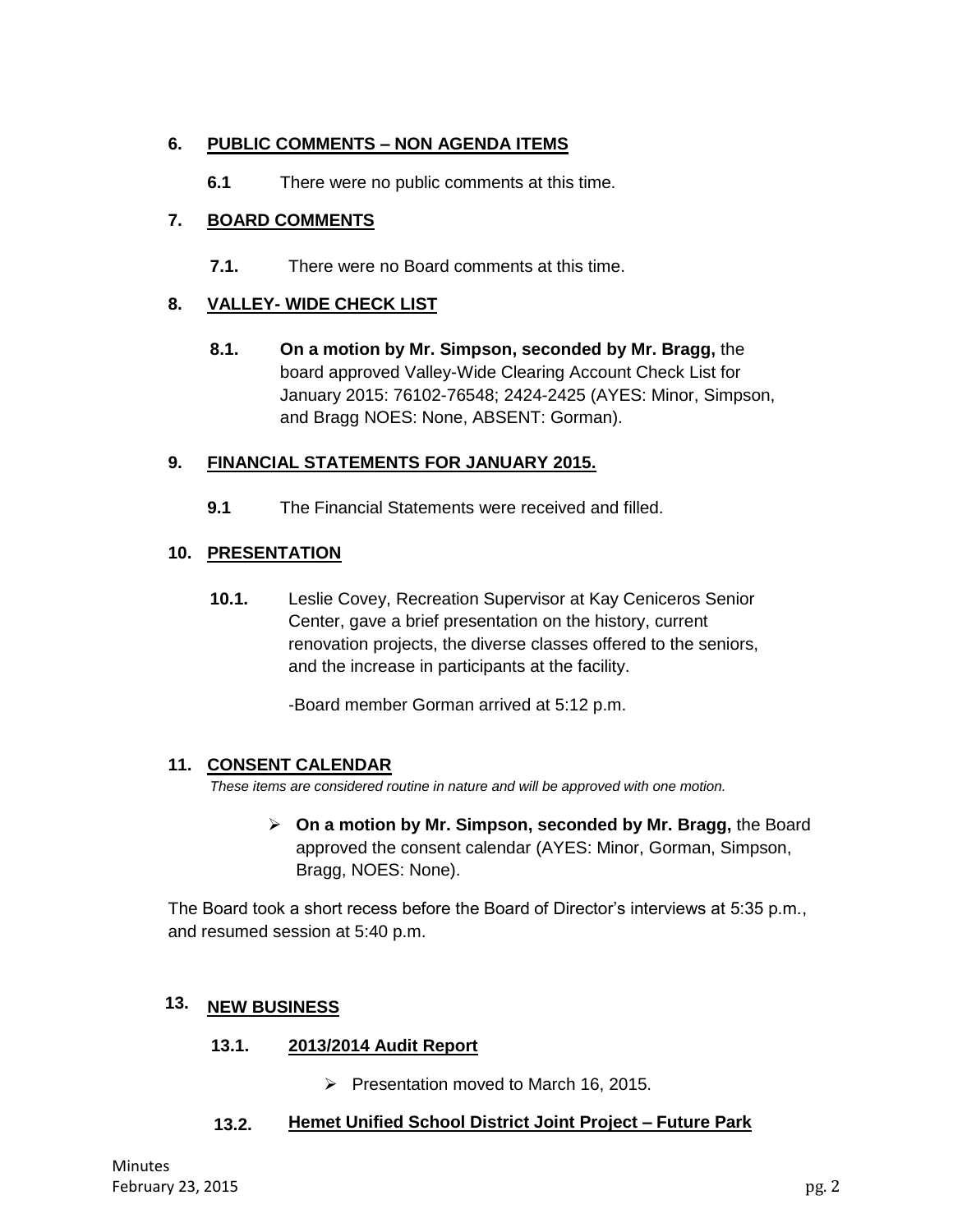$\triangleright$  Mr. Wetter gave a brief presentation on past items regarding reaffirming Valley-Wide's commitment to the project. The proposal asks for \$500,000 for the construction of the joint project and future park site located at the southwest corner of Fairview and Mayberry Avenue.

Public Comment: Mr. Tounget asked the Board to be mindful of the water shortage and instead of going through with this project, to ask the nearby school for their fields instead. Mr. Tounget added that the Board be mindful of the water usage at other Valley-Wide facilities.

 **On a motion by Mr. Simpson, seconded by Mr. Bragg,**  the Board approved \$500,000 for the Valley-Wide Recreation and Park District and Hemet Unified School District Joint Project (AYES: Minor, Bragg, Simpson, ABSTAIN: Gorman).

#### **13. OLD BUSINESS 12.**

 $\triangleright$  The Board eliminated question #5 from the list of interview questions.

**On a motion by Mr. Gorman, seconded by Mr. Simpson,** the Board approved the newly revised interview questions for Valley-Wide Recreation and Park District's Board vacancy (AYES: Minor, Bragg, Gorman, Simpson, NOES: None).

- $\triangleright$  The following candidates were interviewed for the Board vacancy:
	- 1. Eric Reber
	- 2. Grant Brubaker
	- 3. Matthew Duarte
	- 4. Gregg Cowdery
	- 5. Bob Frear
- $\triangleright$  Following the interview process the Board discussed the applicants' interviews. The Board conducted a vote to fill the vacant seat on the Board of Directors. The Board voted in favor of appointing Matthew Duarte as the new Director.

**On a nomination by Mr. Gorman, seconded by Mr. Simpson,**  the Board approved appointing Matt Duarte as a member of the Board. (AYES: Minor, Gorman, Bragg, Simpson, NOES: None).